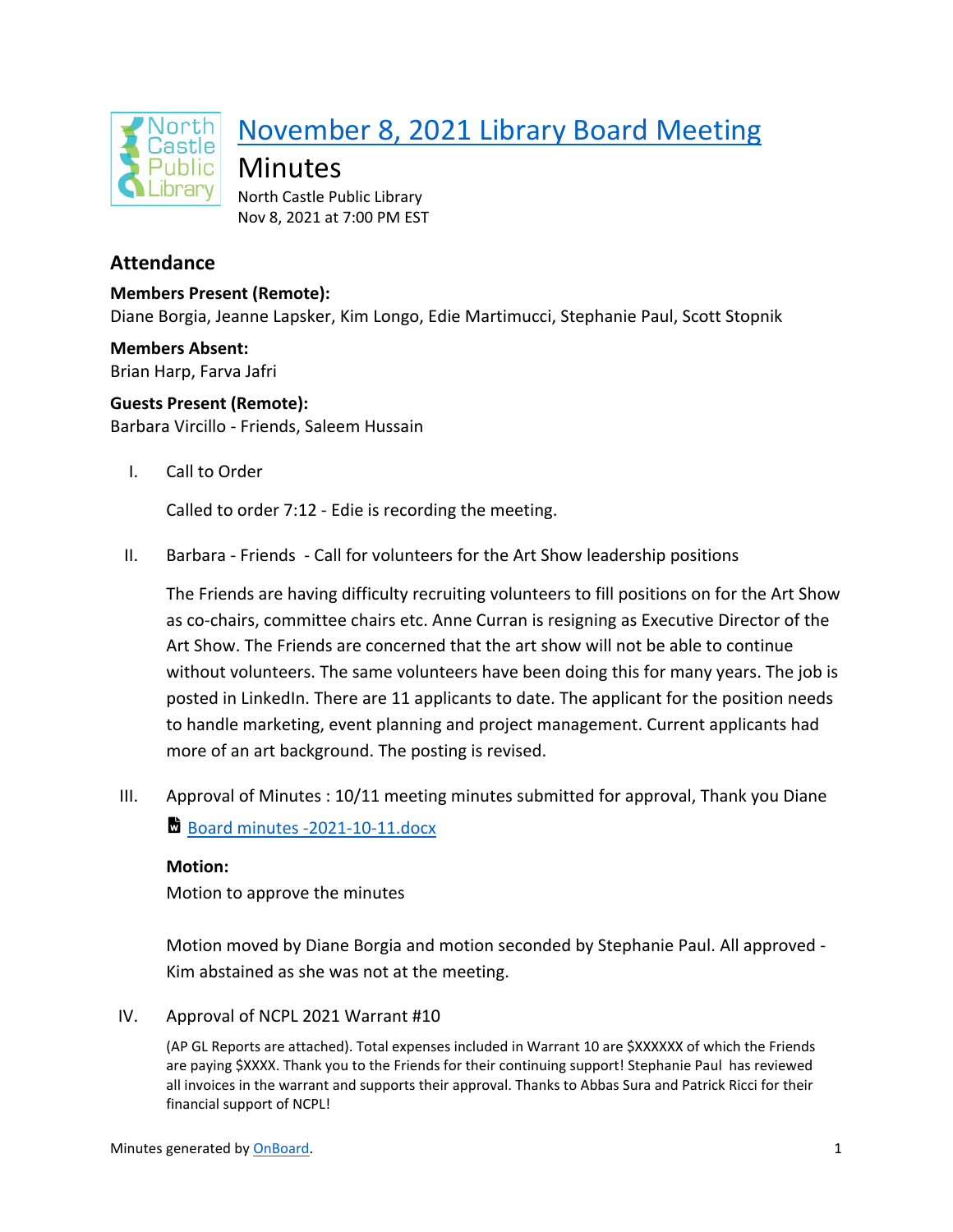- The emailed agenda included the Warrant and an updated agenda item as listed below.
- **Approval of NCPL 2021 Warrant 10** (AP GL Reports are attached). Total expenses included in Warrant 10 are \$29,678.90 of which the Friends are paying \$5,558.16. Thank you to the Friends for their continuing support! Stephanie Paul has reviewed all invoices in the warrant and supports their approval. Thanks to Abbas Sura and Patrick Ricci for their financial support of NCPL!

## **Motion:**

Motion to approve Warrant 10

Motion moved by Stephanie Paul and motion seconded by Jeanne Lapsker. All approved

V. Approval of Abbot & Price: Pay app #5 in the amount of \$36,673.99

The packet in OnBoard did not include this warrant. Saleem presented this via a screen share. The paperwork says \$36,678.99

#### **Motion:**

Motion to approve payment

Motion moved by Scott Stopnik and motion seconded by Jeanne Lapsker. All approved

- VI. Approval of Healy Electric: Pay app #1 in the amount of \$17,961.25 and Pay app #2 in the amount of 16,647.75
	- **HE 1 Rev 1 LED Retro-Fit for Existing Downlights.pdf**
	- Healy Application for Payment #2 @10-31-2021.pdf
	- **Healy ElectricPay App #1 (progressive billing).pdf**

We now know that the billing is progressive and we now know what the billing is for, There are no more questions

## **Motion:**

Motion to approve the Healy payment

Motion moved by Scott Stopnik and motion seconded by Jeanne Lapsker. All approved

VII. Review of Long Term Strategy ideas

Discussion about forming sub committee. Committee report?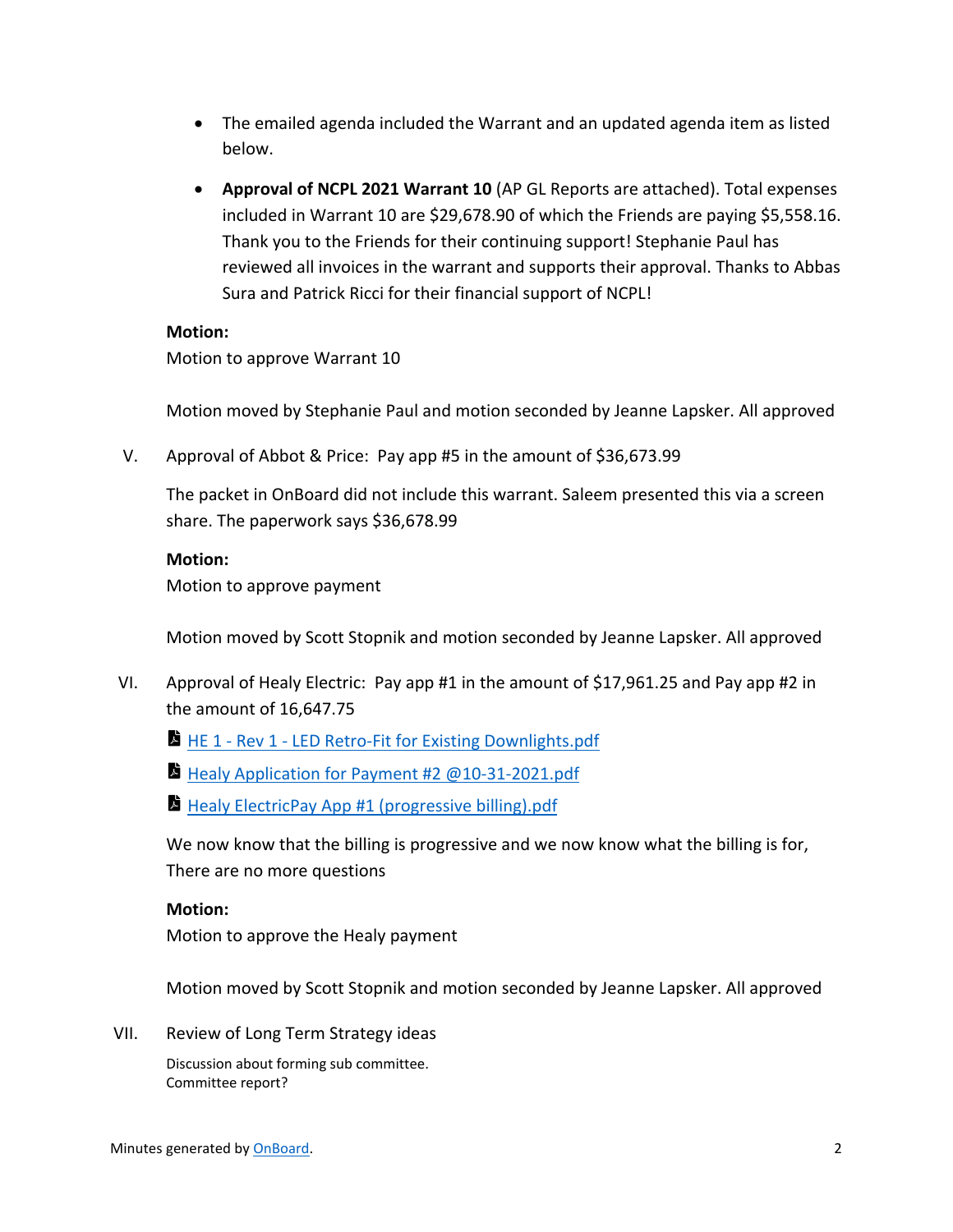The board decided to discuss this in a subsequent meeting.

VIII. Revision of Whippoorwill Hall Policy

See draft : entry #9

Whippoorwill\_Hall\_Policies-11.08.21.pdf

This is tabled to the next meeting

A. Review of the Armonk bathrooms. All bids were \$50,000 higher than we have in the budget. We either need to reject the bids and get new ones or see where we can get this money from.

#### **Motion:**

Approval for CMC Contractors inc to do the work

Motion moved by Scott Stopnik and motion seconded by Jeanne Lapsker. All approved

Edie does not know the root cause of the higher bid. Even the lowest bids were \$50,000 higher than they were several years ago. These are the bid documents that were posted during the last board meeting in October. We do have the ability to reject the bids. The captial grant has approximately \$25,000. There were several designs - 2 bathrooms, one family sized for ADA compliance. There was a discussion regarding the number of bathrooms in the building. It was ruled that we do have enough facilities. And we have ADA compliance all around. Construction requires taking down some walls to expand the space. Contractors bids were higher than estimated. The architect reviewed the lowest 3 bidders and they are all satisfactory. The architect said the 3 low bids were all qualified. We would need to supplement with \$25,000. The grant was extended one year for Covid. We need to go with the lowest bid.

IX. The trusses - there is a very significant price differential in the options.

The price of architects work for replacing the truss is about twice the cost of repair. Given our budget has gone down and the importance of getting the work complete, the extra money is not fiscally responsible. We still do not know the difference in price between new trusses and repairs. We can't bid both options because we do not have the plans yet. We need guidance to see which of the two options will cost more to build. Saleem will ask the town engineer what his feeling is regarding cost. Once the library approves the town still needs to approve.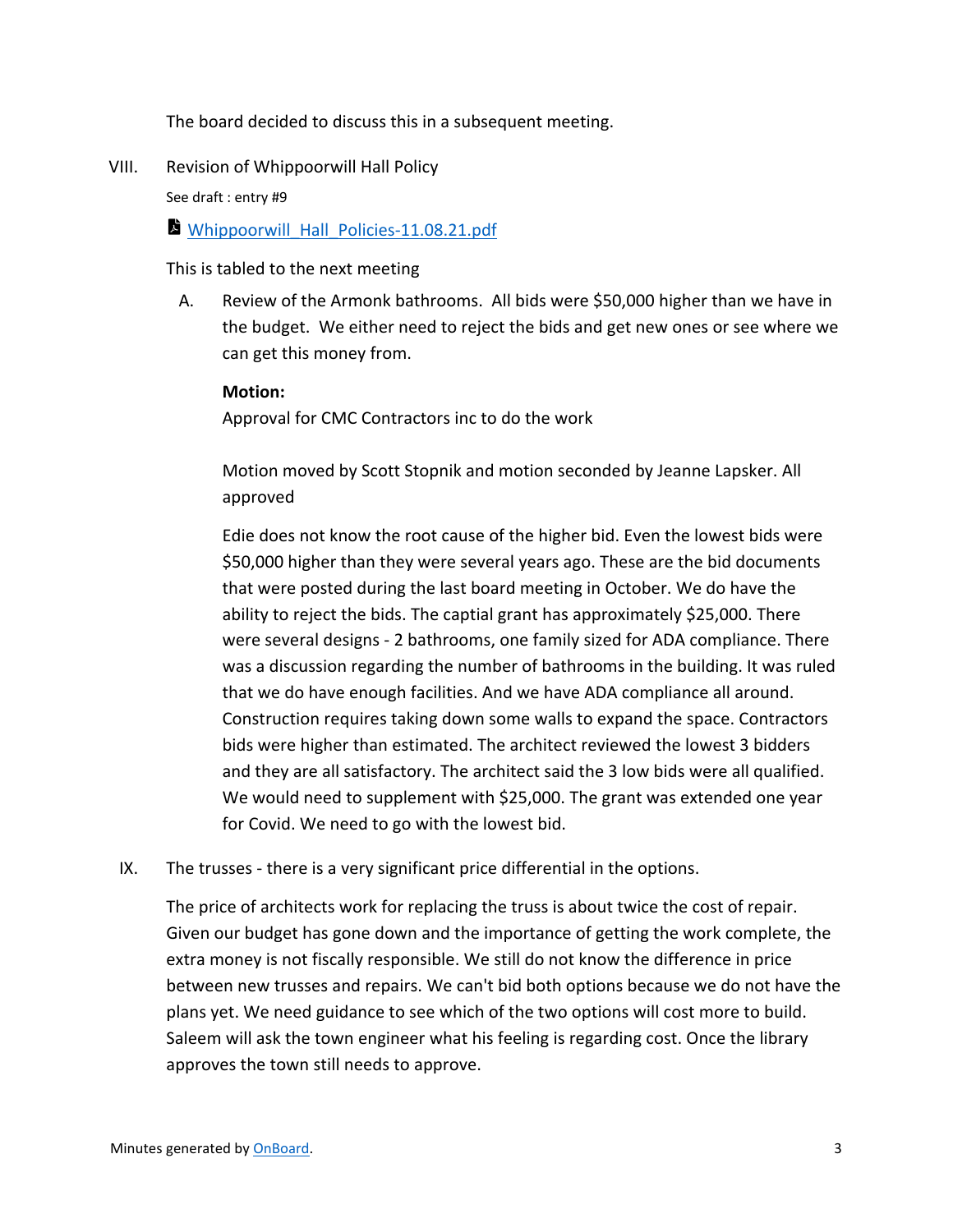A repair will be bigger, bulkier and noticeable that it was repaired. The biggest concern is time...we need to get started on this. We would have to call a special meeting to decide on course of action.

Each solution has the same structural integrity.

Bottom line, the board needs to decide if we want to vote now or wait to get the information before voting.

The engineers costs are excessive. We still have no idea of construction costs.

If we get an answer in a week to our questions, can we hold a special vote 2 weeks out in a special meeting to address this issue so we can just vote on this one issue? Then we can vote

## **Motion:**

Table to another meeting prior to the Dec meeting - no later than 2 weeks from today to vote which version of trusses we will go forward with. We need to send notice to the community

Motion moved by Scott Stopnik and motion seconded by Kim Longo. All in favor

X. Discussion and Vote: Discontinue overdue fines

How many books/periodicals are never returned? Fines and charges are a revenue stream. In 2021 - \$770 was collected. In previous years, this was \$3000 to \$9000. This does not include fees for lost or damaged books. This covers all materials.

This policy needs to be memorialized in something such as an email . We don't want to encourage not returining items.

## **Motion:**

Remove overage fines. Lost and damage items will still have a fine.

Motion moved by Jeanne Lapsker and motion seconded by Stephanie Paul. All in favor

XI. Approval of new findings on Breezeway Repair

Once the facing was off the breezeway support, it was discovered that the damage extended the full length of the porch. Price quote of \$8,800 submitted to board for approval to continue. This was an insurance claim, we will need to go to town with additional expenses against this claim.

- WGRC original\_11012021135217.PDF
- WGRC 11012021135121.PDF
- Steve email update on front porch repair.pdf